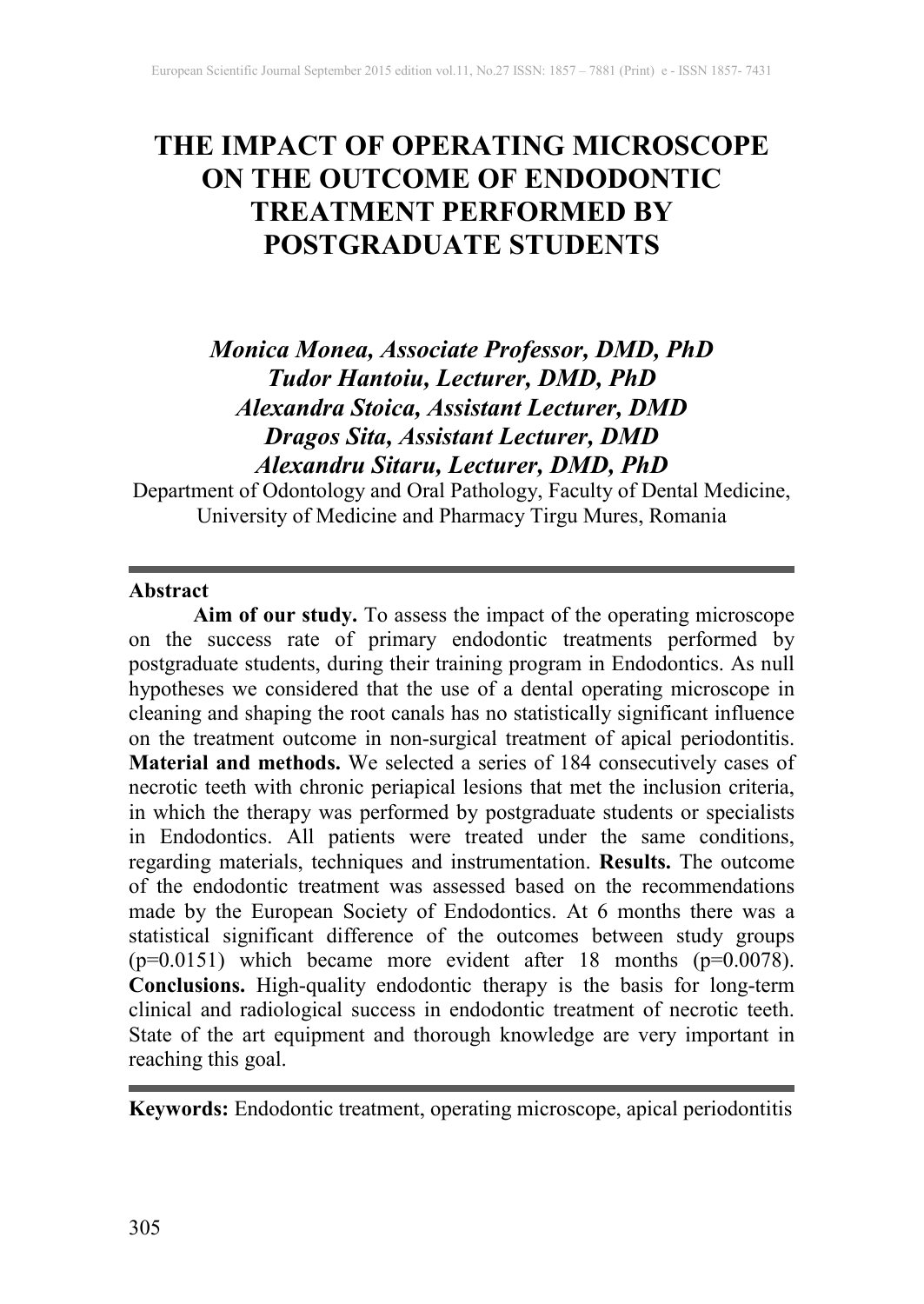### **Introduction**

One of the greatest achievements in the history of dentistry is considered to be the introduction of the operating microscope (OM), which improved the clinical performance in many treatment procedures. Despite numerous experimental and clinical data that demonstrated the beneficial influence of the OM in solving difficult cases in endodontics and dental surgery over the years, the acceptance of this instrument is still slower than expected. It is still imperative for dentists to have a thorough knowledge upon the anatomy of the pulp chamber and root canal system in order to increase the efficiency and the success rate of endodontic treatment, but it is strongly believed that the microscope will increasingly influence all treatments procedures in the years to come (Mamoun 2009, Kersten et al 2008).

Some of the advantages of the OM are: magnification, appropriate lighting, higher quality and precision of treatment, proper ergonomics, possibility of case documentation and better communication ability through integrated video (Das Kumar et al 2013, Buchanan 2002). The long-term success of primary but especially retreatment cases in endodontics rely on the accuracy of technique used during cleaning, shaping and filling of the root canals, which are enhanced especially by improved lightning and magnification (Cabral dos Santos et al 2013).

The aim of our study was to assess the impact of the operating microscope on the success rate of primary endodontic treatment. We evaluated the outcome of endodontic therapy performed by postgraduate students during their training program in Endodontics by measuring the rate of clinical success and correlating the results to their treatment protocols. The null hypotheses to be tested was that the use of a dental operating microscope in cleaning and shaping the root canals has no statistically significant influence on the treatment outcome in non-surgical treatment of apical periodontitis.

#### **Material and Methods**

The investigation was conducted on 184 teeth with the diagnosis of apical periodontitis and radiographic radiolucency with diameters between 1- 5 mm, measured on radiographs obtained by paralleling technique.

Inclusion criteria: teeth with necrotic pulps with chronic apical lesions or combined endo-perio lesions, the possibility to use the same treatment protocol for all cases included in the study, a control period of more than 12 months, no furcation involvement and absence of periodontal pockets of 6 mm or more.

Exclusion criteria: root canal perforations during endodontic treatment, presence of separated instruments, vertical root fractures, signs of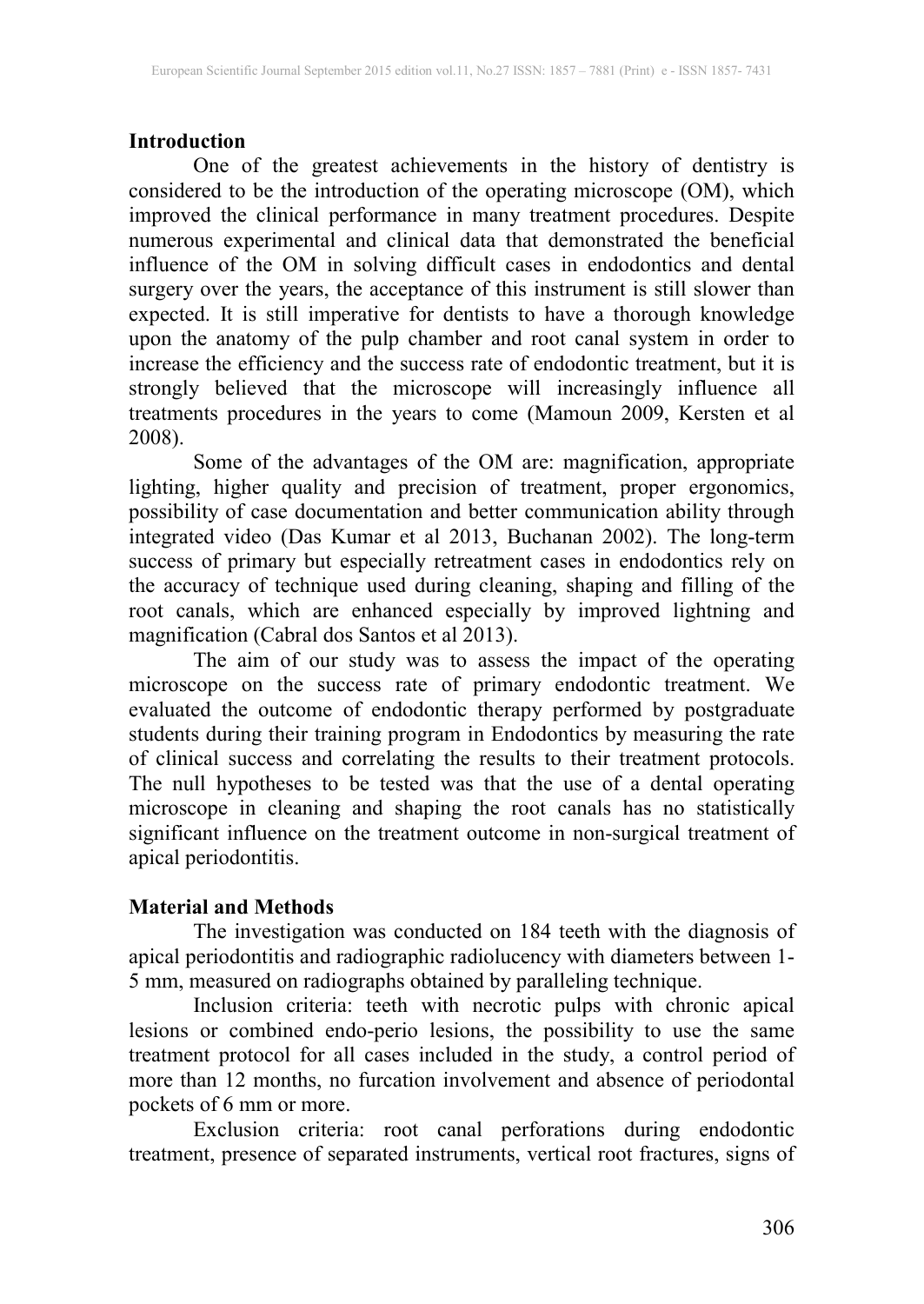root resorption before or during the control period, presence of deep periodontal pockets (over 6 mm).

All patients were treated under the same conditions, regarding materials, techniques and instrumentation. The treatments were performed by postgraduate students supervised by qualified endodontists, based on the following protocol. Aseptic techniques were systematically used with rubber dam isolation, reconstruction of missing walls with glass-ionomer cement (Fuji IX, GC). The working length was measured using an apex finder (Root ZX Morita) and the canals were instrumented at a minus 0,5 mm from the apical foramen. The root canals were shaped with hand files and Protaper system and irrigated with 10-15 ml of thermo-activated  $(50^{\circ}C)$  solution of sodium hypochlorite 5,25%. For each case we used 4 radiographs: preoperative, control of working length, adaptation of the master cone and final result. The treatment was completed during the first meeting, if the tooth was asymptomatic before the appointment and if the canal was dry at the end of the preparation. If not, calcium hydroxide was introduced by using a hand or Lentullo file. The root filling was performed by cold lateral condensation technique, with Endomethasone and gutta-percha cones. As temporary coronal filling we used glass ionomer cement (Fuji IX, GC Corp). The patient was advised not to delay for more than 3 weeks the final coronal restoration of the tooth.

The outcome of the endodontic treatment was assessed based on the recommendations made by the European Society of Endodontics. Evaluation criteria: the success was recorded by clinical examination, if the tooth was asymptomatic during the control period, with no pain or tenderness during mastication of percussion: by radiological criteria, success was considered if the periapical radiolucency decreased or disappeared during the follow-up period.

The outcome of the treatment was evaluated according to the following criteria: Healed – absence of radiolucency and clinical symptoms, Under healing – reduction of radiolucency and absence of clinical symptoms, Uncertain healing – absence of clinical symptoms but unmodified or decreasing with maximum 2 mm of the radiolucency, Failure- increased lesion and/or clinical symptoms as sensitivity to percussion or swelling.

Statistical analysis. We described the study population and the bivariate association between success, diagnosis, treatment methods (use of the operating microscope) and therapy outcome. Fisher exact 2 sided test and chi square test with 5% level of statistical significance using 1 tooth as statistical unit.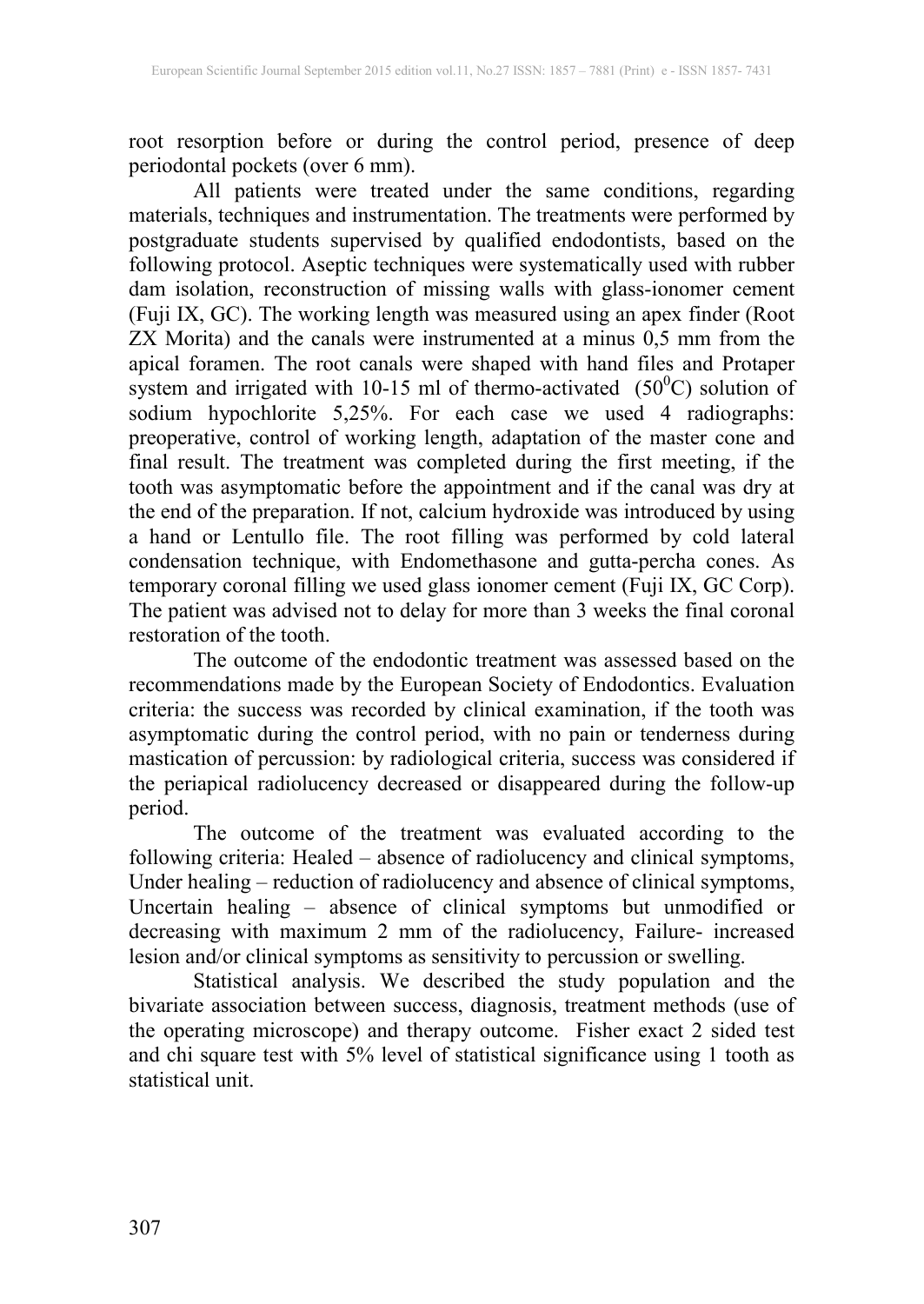#### **Results**

The groups were comparable regarding the distribution of periapical lesions diameter: in the control group 87,60% and in the study group 81,8% were between 1-4 mm, with no statistically significant difference  $(p=0,289)$ . There was no difference between the groups regarding treatment status: primary treatment was recorded in  $88,40\%$  and  $85,70\%$  respectively (p=0,623). The same results were noted regarding the age of the patients: in the control group the mean age was 43, 85+/-16,71 and in the study group it was  $39,57+/-12,68$  (p=0,129). The correlation between these variables are presented in Table 1.

| Variable          | Control group  | <b>DOM</b> group   | P value     |
|-------------------|----------------|--------------------|-------------|
| Age               | $43,85+/16,71$ | $39,57 + (-12,68)$ | $P=0,129$   |
| Single-root teeth | 79,30%         | 76,80%             | $P=0,472$   |
| Primary treatment | 88,40%         | 85,70%             | $P = 0,623$ |
| Lesion 1-4 mm     | 87,60%         | 81,80%             | $P=0,289$   |

Table 1. Correlation of variables between the control and study group

The clinical and radiographic evaluation after 6 months was done on a total number of 96 teeth in the control group and 78 teeth in the study group, due to complications as vertical root fractures, or the fact that some patients did not respond to control appointments (Table 2).

| <b>Treatment outcome</b> | Conservative      | Conservative | DOM               | <b>DOM</b> |
|--------------------------|-------------------|--------------|-------------------|------------|
|                          | (number of teeth) |              | (number of teeth) |            |
| Healed                   | no                | $68.75\%*$   |                   | 80,77%*    |
| Improved                 |                   | 18.75%       |                   | 14.10%     |
| Failed                   |                   | 12.50%       |                   | 5.13%      |

Table 2. Treatment outcome after 6 months

The analysis made between the results of the two groups has shown a statistical significant difference of the outcomes in the 6 months control period with p=0.0151.

| <b>Treatment outcome</b> | <b>Conservative</b> | <b>Conservative</b>     | <b>DOM</b>        | <b>DOM</b>  |  |  |  |
|--------------------------|---------------------|-------------------------|-------------------|-------------|--|--|--|
|                          | (number of teeth)   |                         | (number of teeth) |             |  |  |  |
| Healed                   |                     | $81.61\%$ <sup>**</sup> |                   | $89.04\%**$ |  |  |  |
| Improved                 |                     | $10.34\%$               |                   | $6.85\%$    |  |  |  |
| Failed                   |                     | $8,05\%$                |                   | 4 1 1 %     |  |  |  |

Table 3. Treatment outcome after 18 months

After 18 months the evaluation was made on 87 and 73 respectively, due to endo-periodontal lesions, coronal sub-gingival fractures or refusal to come to scheduled control visit (Table 3). At this control period the statistical analysis is more significant with  $p=0.0078$ .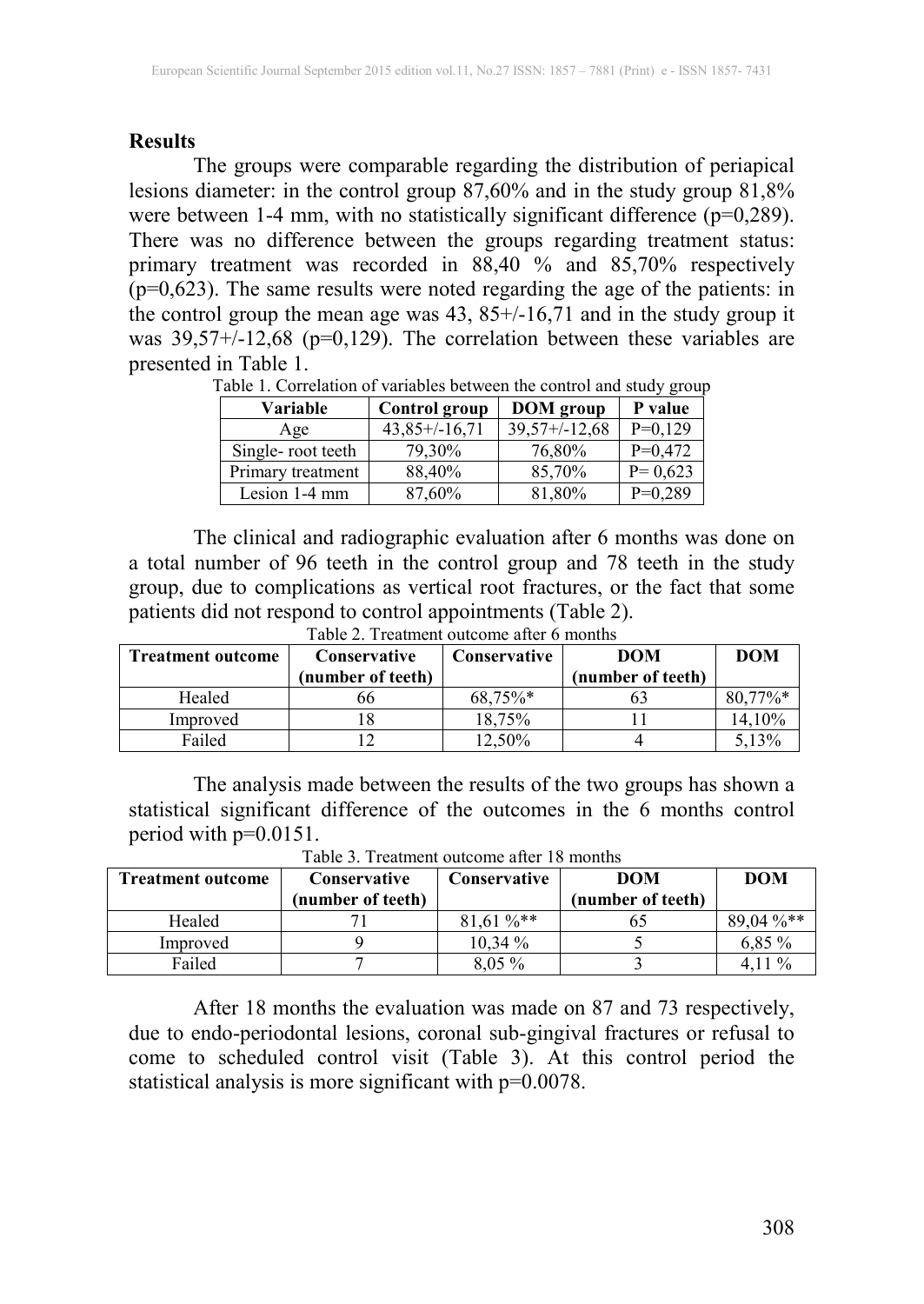#### **Discussion**

The knowledge of dental morphology, location and cleanliness of the root canal system are prerequisites for successful endodontic treatments. In order to progress in the quality of treatments, the endodontists were looking for new technologies. The operating microscope offers many benefits such as proper access cavity preparation, identification of the root canals, removal of pulpal stones or fractured instruments (Glen 2009). For these reasons, in 1998 the American Dental Association requested that all graduate programs in the United States should teach the use of the operating microscope in nonsurgical or surgical endodontics (Kim et al 2004).

The operating microscope was not immediately adopted by all endodontists, although it is now considered o powerful clinical instrument. Howard Seldon (2002) was the first who published an article about the use of the OM and discussed its use in the conventional endodontic treatment.

The use of an operating microscope had an important impact on both nonsurgical and surgical techniques in endodontics. In the former, every challenge encountered in the straight part of the root canal even in the apical third can be easily observed and managed. For the latter, the microscope allows a thorough examination of the apical part of the root, enhances apical resection with an optimal bevel and allows easy preparation of retrograde cavities (Relvas et al 2013, Tsesis et al 2006, Perrin et al 2014).

After the initial learning course, endodontic treatments can be performed in less time and procedural errors can be reduced. Microscope improves the overall treatment quality and determines endodontists to renew their concepts, resulting in a positive impact on their clinical performances (Touboul et al 2014, Castelot-Enkel et al 2013).

We used the paralleling technique for preoperative and control radiographs as we wanted to maintain the same incidence angle, meaning that the x-ray tube was placed exact over the film holder, with no mesial or distal angulation. This is a bi-dimensional evaluation of a tri-dimensional lesion and therefore the results are not always exact, but for the purpose of our research we considered it acceptable, as a Cone Bean Computed Tomography was not available.

Magnification allows the dentist to better identify anatomical landmarks within the pulp chamber, remnants of the pulp, root canal orifices and pulp stones. During instrumentation, the improved ability to see specific canals allows endodontists to handle files into the canals more efficiently (Kumar et al2013). By the high levels of light the apparent resolution is increased, which is defined as ``the ability to distinguish two objects close to each other as separate and distinct``(Carr et al 2010).

The use of the OM proved extremely important in the retreatment of 4 cases refractory to repeated antibacterial endodontic dressing with calcium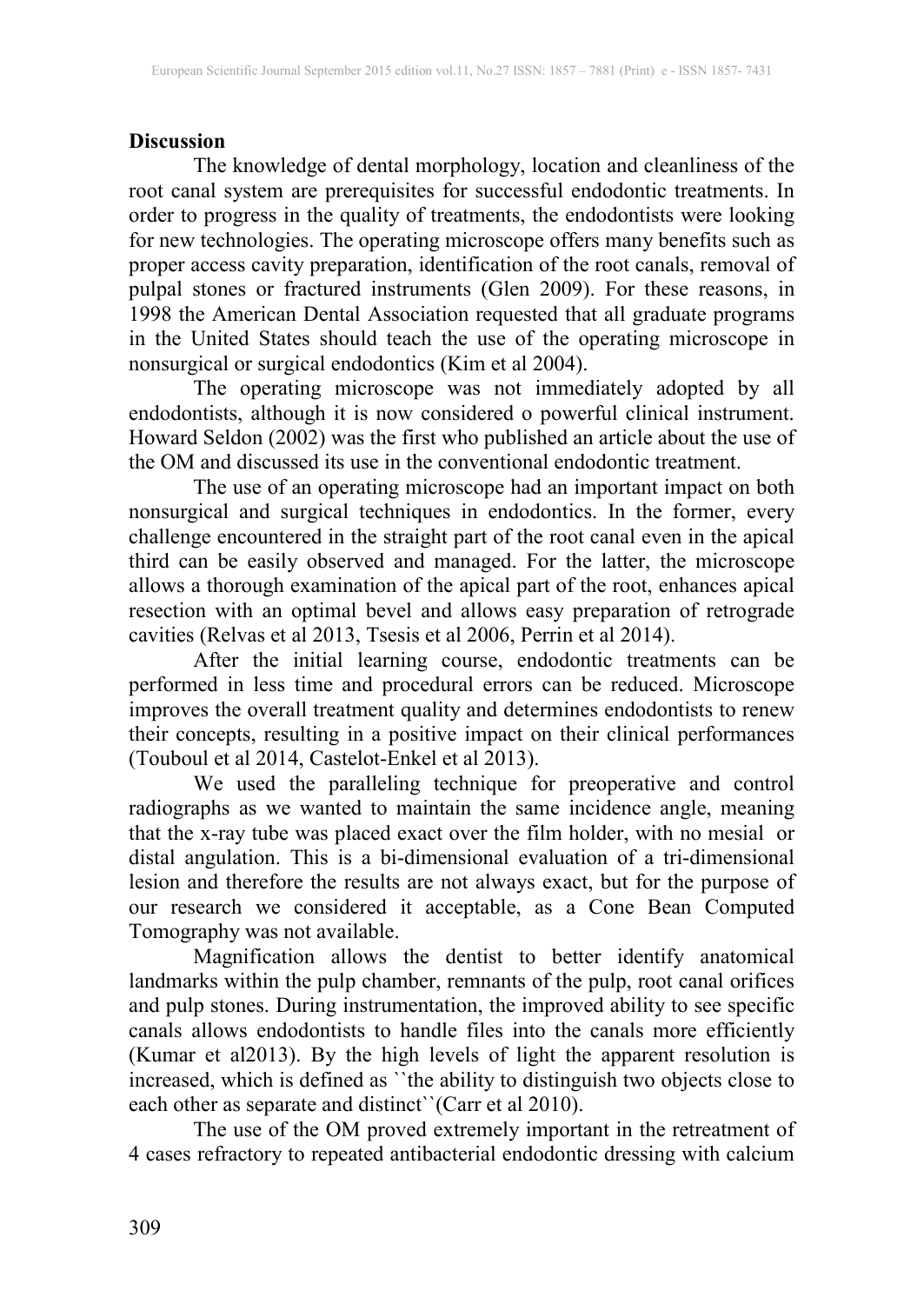hydroxide, in which it revealed the presence of longitudinal fractures, otherwise very difficult to diagnose clinically. These teeth were considered failures and were extracted.

During this study we could noticed that the occasional or intermittent use of the OM during the endodontic treatment had a negative effect on the final result, as it increased the duration of appointments and disrupted the clinical procedures. Therefore, the operators were advised to perform the whole treatment session under microscope. It proved to be extremely useful in locating calcified or missed canals and removing obstacles from the pulp chamber or root canal system, as stones or separated instruments.

Central to the success of the microscope will be the faculty training within the dental school for both undergraduate and postgraduate students, so they will become familiarized with this technique from the very beginning.

#### **Conclusion**

According to the results of our study the success rates of endodontic treatment performed with the use of a DOM improved the results of conservative endodontic therapy of necrotic teeth with chronic apical periodontitis.

The DOM allowed a better detection and removal of residual root canal materials and ensued a proper cleaning and shaping of the whole endodontic system.

Based on the clinical experience and the results of our study, the use of an OM proves to be an essential instrument in the endodontic armamentarium of the  $21<sup>st</sup>$  century.

High-quality endodontic therapy is the basis for long-term clinical and radiological success in endodontic treatment of necrotic teeth. State of the art equipment and thorough knowledge are very important in reaching this goal.

Based on the results of our study, we encourage dentists in general and specialists in Endodontics in particular to use this technology, as it will dramatically influence the success rate of their difficult cases.

## **References:**

Mamoun J.S. A rationale for the use of high-powered magnification or microscopes in general dentistry. General Dentistry; 2009 (Ian-Feb):18-26.

Kersten D.D., Mines P., Sweet M. Use of the microscope in Endodontics: a result of a questionnaire. J of Endodontics; 2008 (7): 804-807.

Das Kumar U., Das S. Dental Operating Microscope in Endodontics – A Review. JOSR Journal of Dental and Medical Sciences; 2013 (6): 1-8.

Buchanan L.S. Innovations in Endodontic Instruments and Techniques: how they simplify treatment. Dent Today; 2002 (21): 52-61.